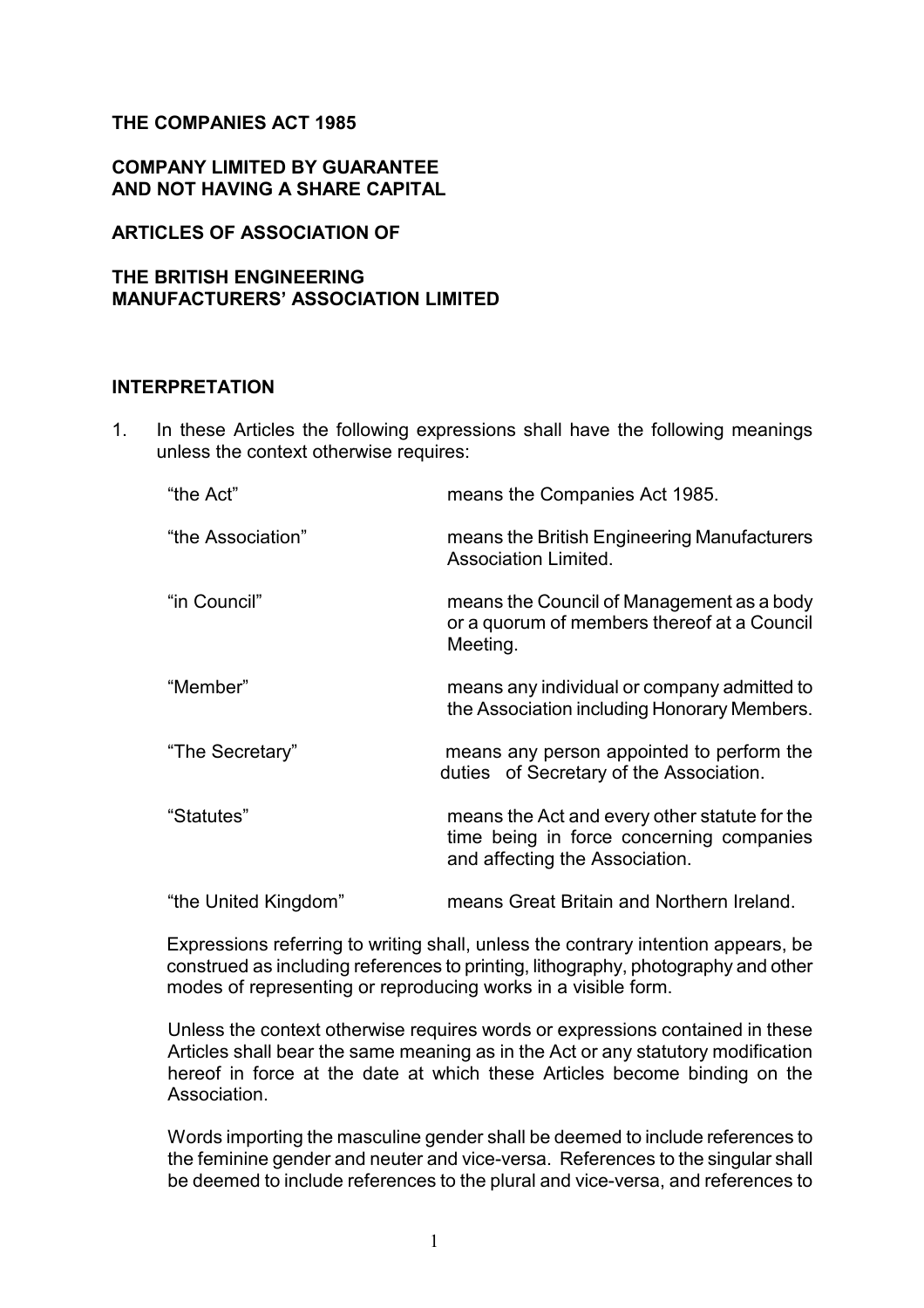persons shall include bodies corporate and unincorporate, associations and partners.

#### **MEMBERSHIP**

- 2. Membership shall be confined to individuals, partnerships, companies, or corporations engaged in the manufacture of goods for all engineering disciplines or otherwise engaged in engineering or allied trades or in consultative services connected with engineering manufacture as defined below:
	- (i) Allied trades include those marketing raw materials or tools, machinery and equipment particularly designed for the engineering industry.
	- (ii) Consultative services shall include those who while not manufacturing themselves offer advice or a service directly connected with the manufacturing process and those who provide goods or services required by Members in the conduct of their business.
- 3. Honorary Members shall be individuals who, in the opinion of the Council, have rendered services to the Association or to engineering that warrant such a mark of recognition.
- 4. Applications for membership shall be in writing in such form as may be required by the Council but must include an undertaking to be bound by the Memorandum and Articles of Association. Applications shall be brought before a meeting of the Council which shall be empowered to accept, defer or decline applications on a majority vote of those present at the meeting and voting. No applicant shall be admitted as a Member unless first approved and resolved to be admitted as a Member by the Council. The Council shall have full discretion whether or not to admit any applicant to membership of the Association and shall not be bound to give any reason for accepting or refusing any application.
- 5. When the Council shall have resolved to admit any applicant to membership the Secretary shall send such applicant notice in writing of admission to membership.
- 6. Corporate bodies elected as Members shall nominate a Director or Senior Manager to represent the organisation in all matters connected with membership of the Association and provide him or her with full authority to act on behalf of the organisation.
- 7. A Member shall cease to be a Member if
	- (a) being an individual he shall become bankrupt or insolvent or dies or if being a company or other statutory body a resolution be passed or order made for its winding up or dissolution;
	- (b) the Member resigns by giving the Secretary at least three months' notice in writing at any time and on paying with such notice any subscription due from such Member;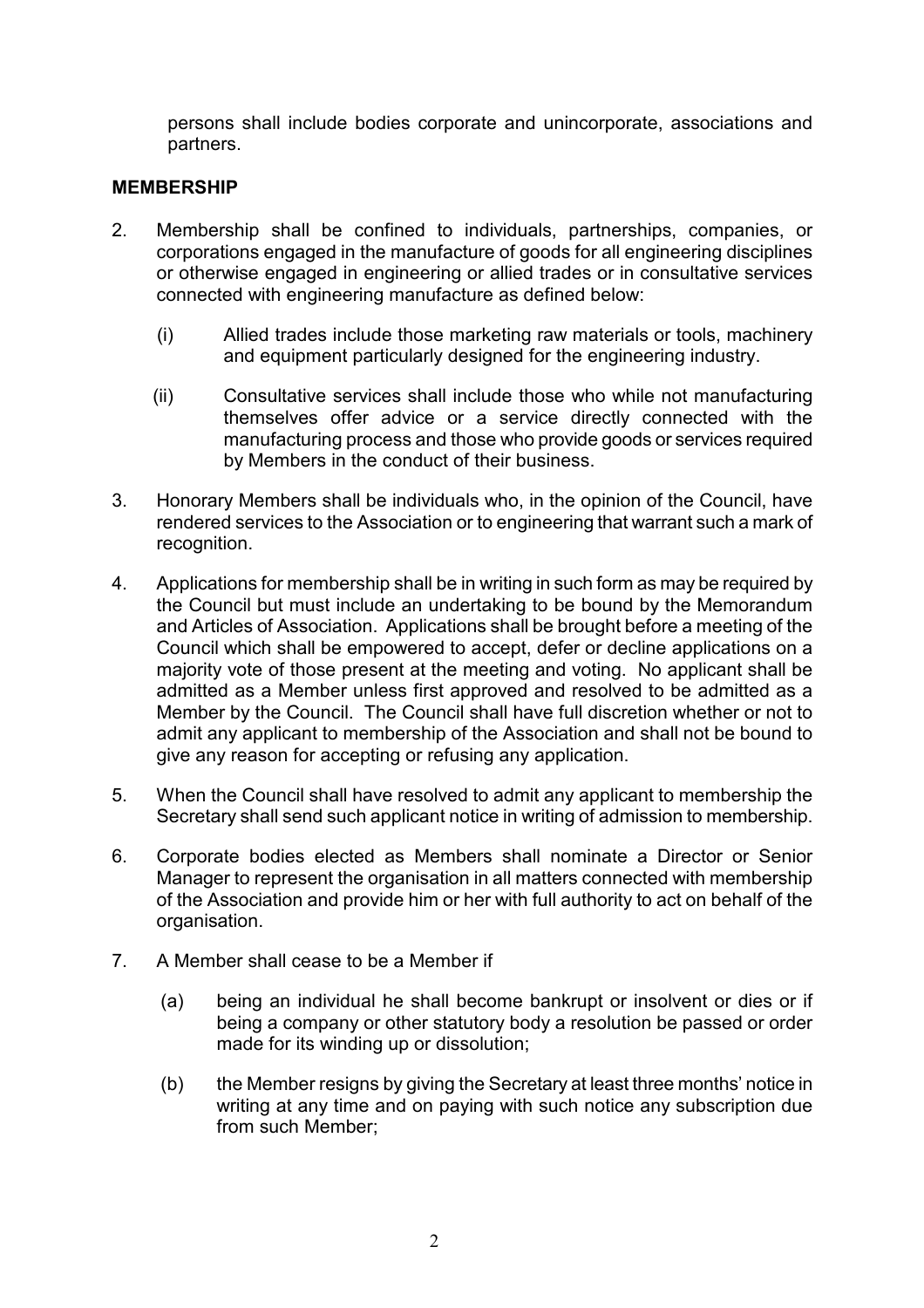- (c) the Member's subscription be in arrear for six months, (but the Council shall have power to reinstate such Member on such terms as to payment of arrears and otherwise as the Council think fit);
- (d) the Council shall resolve to expel a Member whose conduct makes such Member no longer acceptable as a Member. No such expulsion shall have effect unless the Member concerned shall have been given at least fourteen (14) days' notice of the meeting of the Council convened to consider the matter together with particulars of the grounds of complaint and proper opportunity of making written representations to, or being heard in person or through a duly authorised agent at, such meeting.
- 8. Any Member who shall cease to be a Member shall not be relieved from any liability for any subscription which shall have become payable before the date of ceasing to be a Member unless the Council shall otherwise determine.
- 9. Every Member shall pay yearly in advance by 31 January of each calendar year an annual subscription, the categories and amount of which shall be determined by the Council from time to time.
- 10. In the event of the subscription increasing in accordance with clause 9 above, a Member affected thereby may, without prejudice to clause 7 above, give notice during the present subscription year in writing to resign expiring on the  $31<sup>st</sup>$  day of December of that subscription year and such notice if accompanied by payment of any subscription due from such Member shall be effective.

### **GENERAL MEETINGS**

- 11. The Association shall in each year hold a General Meeting as its Annual General Meeting in addition to any other meetings in that year and shall specify the meeting as such in the notices calling it. Not more than fifteen months shall elapse between the date of one Annual General Meeting of the Association and that of the next. The Annual General Meeting shall be held at such time and place as the Council shall appoint.
- 12. All General Meetings other than Annual General Meeting shall be called Extraordinary General Meetings.
- 13. The Council may, whenever they think fit, convene an Extraordinary General Meeting and, on a requisition of Members pursuant to Section 368 of the Act shall forthwith convene a meeting for a date not later than 8 weeks after receipt of the requisition
- 14. Any requisition made by Members shall express the object of the meeting proposed to be called, and shall be left at the registered office of the Association.

# **NOTICE OF GENERAL MEETINGS**

15. Not less than twenty one clear days' notice of every General Meeting (whether annual or extraordinary) shall be sent to every Member entitled to vote at such meeting accompanied in the case of Special Business with notice of such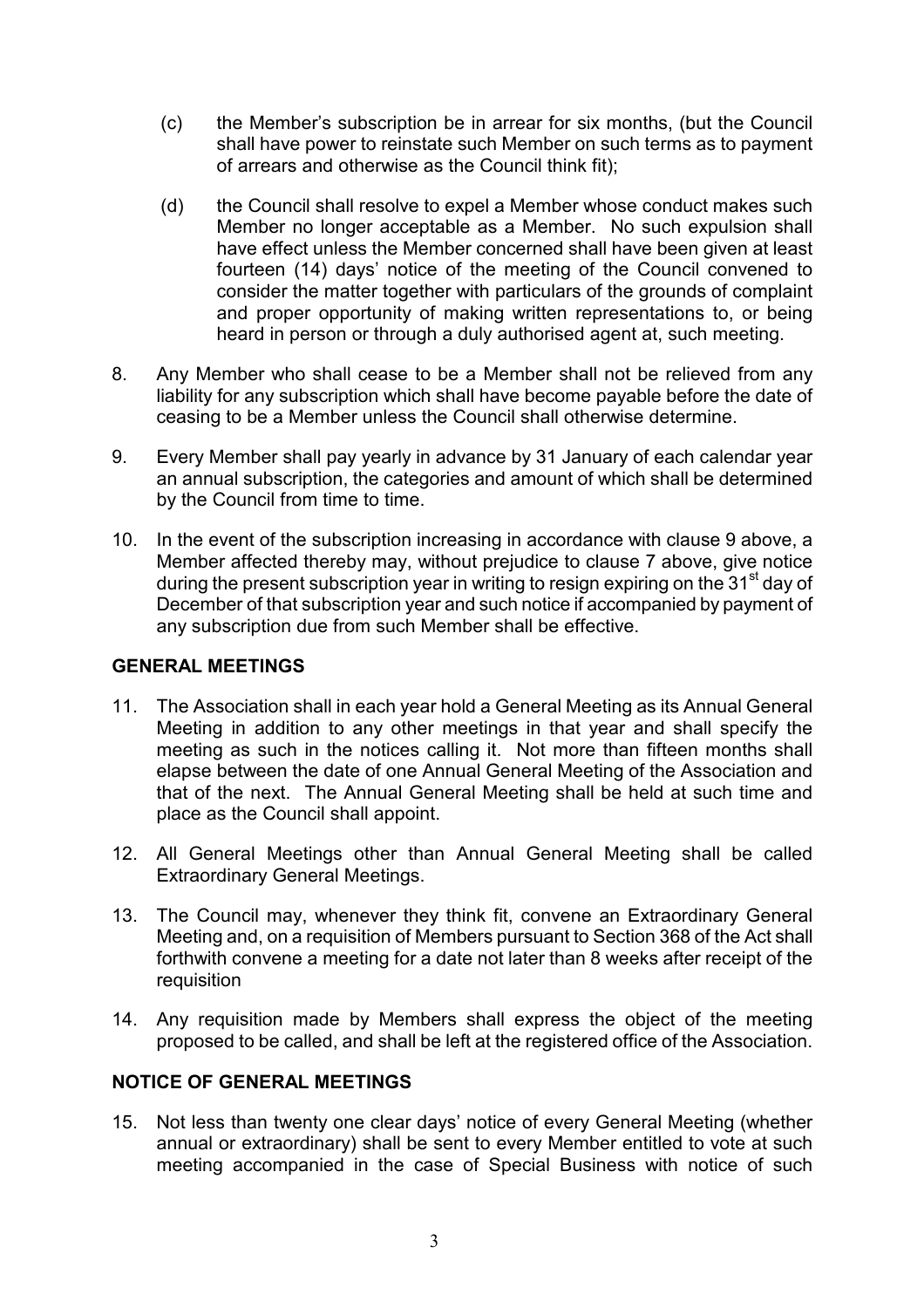business and in the case of the Annual General Meeting with copy of reports and accounts, the Auditors' Certificates, names of candidates for election as members of the Council and names of persons proposed for election as Auditors.

16. The accidental omission to give notice of a meeting to, any or the non-receipt of such notice by person entitled to receive notice thereof shall not invalidate any resolution passed or the proceedings at that meeting.

## **PROCEEDINGS AT GENERAL MEETINGS**

- 17. All business shall be deemed special that is transacted at an Extraordinary General Meeting and also all that is transacted at an Annual General Meeting with the exception of
	- (a) the report of the President;
	- (b) the consideration of the accounts;
	- (c) the report of the Auditors;
	- (d) the election of members of the Council in place of those retiring;
	- (e) the confirmation of special appointments to the Council;
	- (f) the appointment of, and the fixing of the remuneration of, the Auditors;
	- (g) the installation of the new President or re-appointment of existing President.
- 18. No business shall be transacted at any General Meeting unless a quorum of Members is present at the time when the meeting proceeds to business; save as herein otherwise provided fifteen persons entitled to vote upon the business to be transacted, each being a Member or a proxy for a Member or a duly authorised representative of a corporation shall be a quorum
- 19. If within half an hour from the time appointed for the meeting a quorum is not present, the meeting, if convened upon the requisition of Members, shall be dissolved; in any other case it shall stand adjourned to the same day in the next week, at the same time and place, or to such other day and at such other time and place as the Council may determine, and if at the adjourned meeting a quorum is not present within half an hour from the time appointed for the meeting the Members present shall be a quorum.
- 20. The President, or, in his absence, the Senior Vice-President, or in his absence the Junior Vice-President, shall preside as Chairman at every General Meeting of the Association.
- 21. If neither the President nor a Vice-President is present at the time of holding a meeting, the Members present shall choose some one of their number to be chairman of such meeting.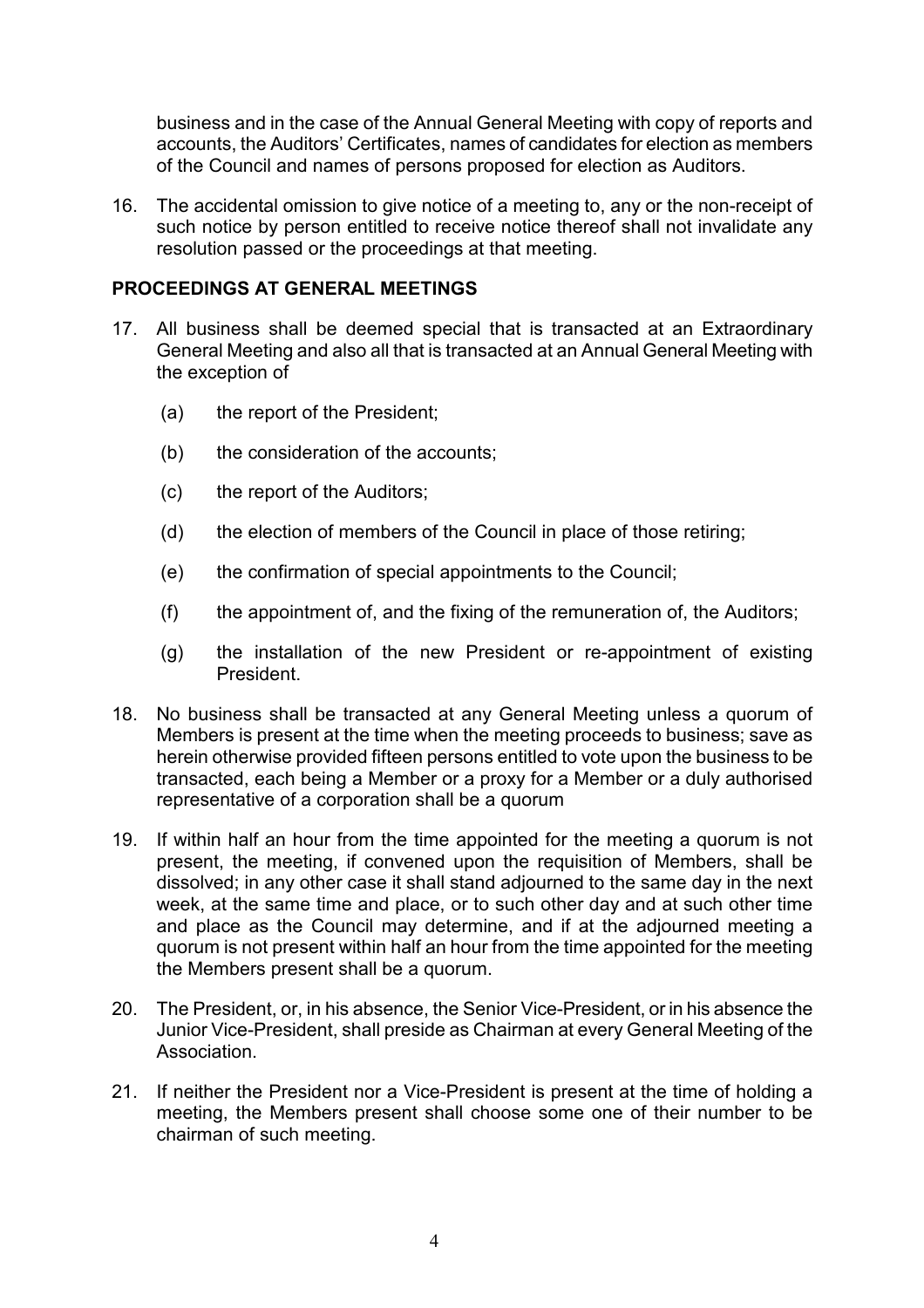- 22. The Chairman may with the consent of any meeting at which a quorum is present (and shall if so directed by the meeting), adjourn the meeting from time to time and from place to place, but no business shall be transacted at any adjourned meeting other than the business left unfinished at the meeting from which the adjournment took place. When a meeting is adjourned for thirty days or more, notice of the adjourned meeting shall be given as in the case of an original meeting. Save as aforesaid it shall not be necessary to give any notice of an adjournment or of the business to be transacted at an adjourned meeting.
- 23. At any General Meeting a resolution put to the vote of the meeting shall be decided on a show of hands unless a poll is (before or on the declaration of the result of the show of hands) demanded. Subject to the provisions of the Act, a poll may be demanded:
	- (a) by the chairman; or
	- (b) by at least five Members present in person or by proxy and entitled to vote on the resolution; or
	- (c) by any Member or Members present in person or by proxy an representing not less than one-tenth of the total voting rights of all the Members having the right to vote at the meeting.

Unless a poll be so demanded a declaration by the chairman that a resolution has on a show of hands been carried or carried unanimously, or by a particular majority, or lost and an entry to that effect in the book containing the minutes of proceedings of the Association shall be conclusive evidence of the fact without proof of the number or proportion of the votes recorded in favour of or against such resolution. The demand for a poll may be withdrawn.

- 24. Except as provided in Article 26 if a poll is duly demanded it shall be taken in such manner as the chairman directs, and the result of the poll shall be deemed to be the resolution of the meeting at which the poll was demanded.
- 25. In the case of an equality of votes, whether on a show of hands or on a poll, the chairman of the meeting at which the show of hands takes place or at which the poll is demanded, shall be entitled to a second or casting vote.
- 26. A poll demanded on the election of a chairman, or on a question of adjournment, shall be taken forthwith. A poll demanded on any other question shall be taken at such time as the chairman of that meeting directs, and any business other than that upon which a poll has been demanded may be proceeded with pending the taking of the poll.

### **VOTES OF MEMBERS**

- 27. Every Member shall have one vote whether on a poll or on a show of hands.
- 28. No Member shall be entitled to vote at any General Meeting unless all moneys presently payable by such Member to the Association have been paid.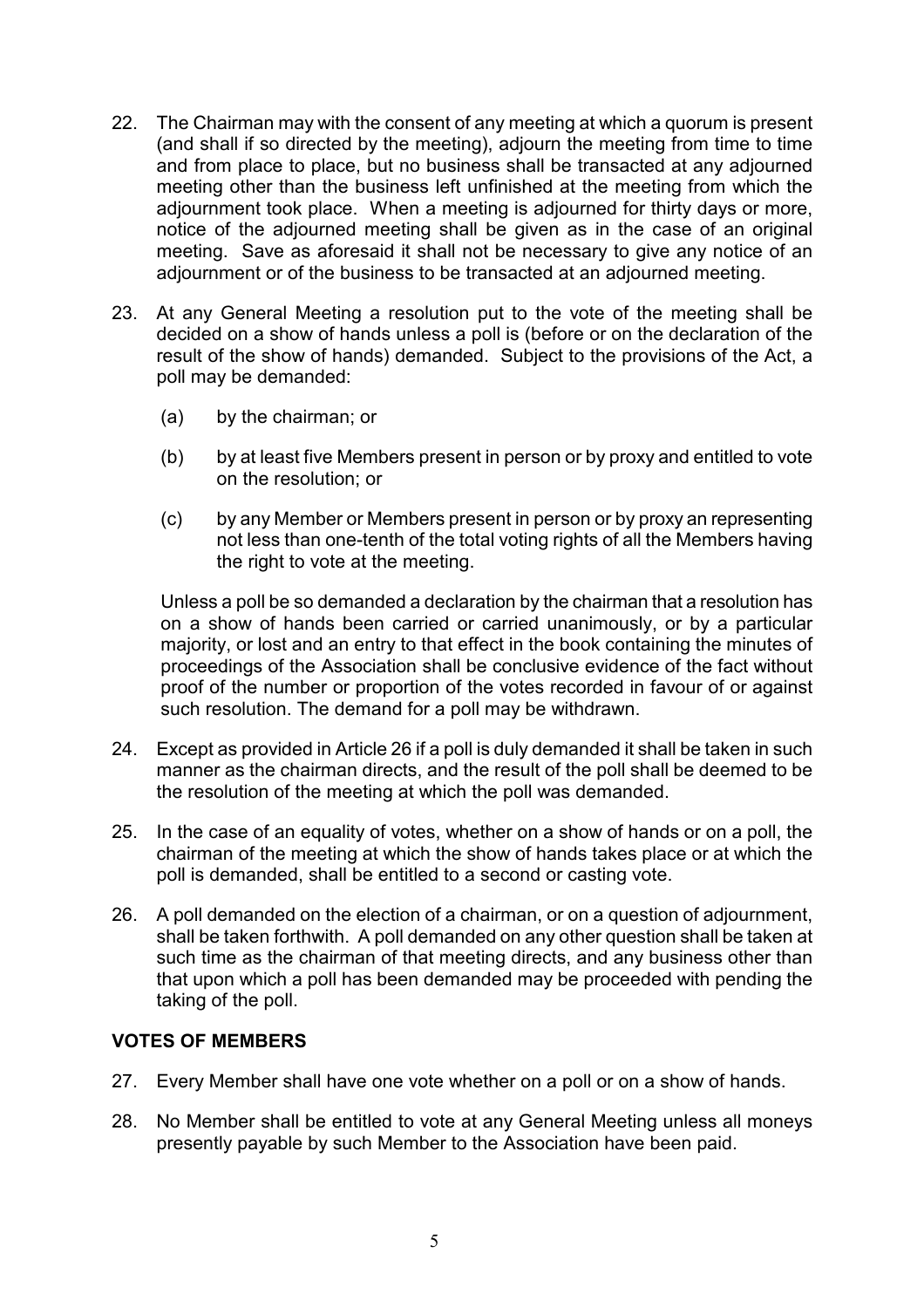- 29. Any Member entitled to attend and vote at a General Meeting shall be entitled to appoint another person as his proxy to attend and vote instead of him and any proxy so appointed shall have the same right as the Member to speak at the Meeting. On a poll votes may be given either personally or by proxy.
- 30. The instrument appointing a proxy shall be in writing under the hand of the appointor or of his attorney duly authorised in writing, or, if the appointor is a corporation or firm under seal or under the hand of its representative nominated pursuant to Article 8. A proxy need not be a Member.
- 31. The instrument appointing a proxy and the power of attorney or other authority, if any, under which it is signed or a certified copy of that power or authority shall be deposited at the registered office of the Association or at such other place within the United Kingdom as is specified for that purpose in the notice convening the meeting, not less than 48 hours before the time for holding the meeting or adjourned meeting at which the person named in the instrument proposes to vote, or, in the case of a poll, not less than 24 hours before the time appointed for the taking of the poll, and in default the instrument of proxy shall not be treated as valid.
- 32. An instrument appointing a proxy shall be in the following form or a form as near thereto as circumstances admit.

### **THE BRITISH ENGINEERING MANUFACTURERS' ASSOCIATION LIMITED**

| To be used (I  |                                             |
|----------------|---------------------------------------------|
| by members (of |                                             |
| who are        | (Being a member of the British Engineering) |
| individuals'   | (Manufacturers' Association Limited)        |

#### **OR**

| (of                                                             |    |
|-----------------------------------------------------------------|----|
| (being the nominated representative of                          |    |
| (Member Company or firm) hereby appoint                         |    |
| (of                                                             |    |
| (as $(my)(their)$ proxy to vote for $(me)$ (them) and on $(my)$ |    |
| ((their) behalf at the (Annual) (Extraordinary) General         |    |
| (Meeting of the Association to be held on                       | 20 |
| (and at any adjournment thereof.                                |    |
|                                                                 |    |

As witness my hand this day of 20.

- 33. The instrument appointing a proxy shall be deemed to confer authority to demand or join in demanding a poll.
- 34. A vote given in accordance with the terms of an instrument of proxy shall be valid notwithstanding the previous death or insanity of the principal or revocation of the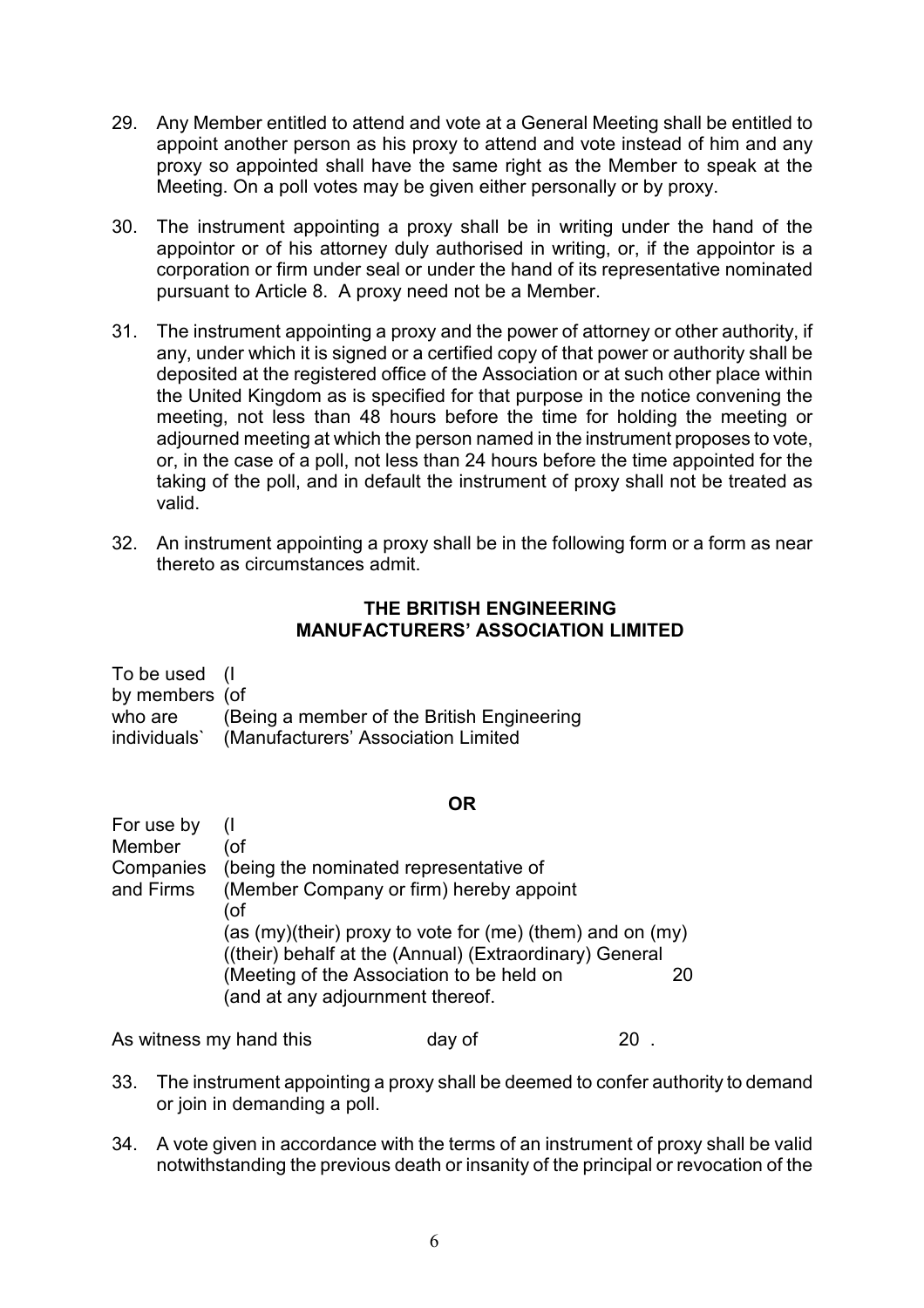proxy or of the authority under which the proxy was executed, provided that no intimation in writing of such death, insanity or revocation as aforesaid shall have been received by the Association at its registered office before the commencement of the meeting or adjourned meeting at which the proxy is used.

## **COUNCIL OF MANAGEMENT**

- 35. The Council shall consist of:
	- (a) The President
	- (b) The Senior Vice President and Immediate Past President
	- (c) Not less than 9 nor more than 15 Elected Members
	- (d) The Hon. Treasurer and the Secretary
- 36. Additionally the Council by resolution may make special appointments of such other persons not exceeding three in number provided that any such appointment shall be subject to confirmation at the next General Meeting of the Association and subsequently at each Annual General Meeting. Such appointees while possessing full voting rights as a member of Council need not be Members of the Association.
- 37. (a) At the first meeting of Council after each Annual General Meeting the Council shall elect one of its Elected Members as Junior Vice President of the Association. Subject to the provisions of Article 43 he shall become Senior Vice President and President successively as these offices fall vacant and shall not be subject to retirement by rotation under Article 38 until the Annual General Meeting next after he shall cease to be President. Subject to paragraph (b) below the President and Vice President shall each serve for one year, the President relinquishing office at the Annual General Meeting following the one at which he was installed, but the Council as special Council business within the meaning of Article 50 may elect a Junior Vice President to fill a casual vacancy and may extend the term of office of a President or Vice President where he has taken office on the occurrence of a casual vacancy.
	- (b) The Council may resolve that a President shall not relinquish office at the Annual General Meeting following the one at which he was appointed. If the Council so resolves then, subject to the President agreeing to remain in office, the President shall not relinquish his term of office until the second Annual General Meeting after his initial appointment.
- 38. For purposes of Article 35 the term "Elected Members" means Members who are not companies or firms, or persons nominated pursuant to Article 6 to represent companies or firms that are Members. At each Annual General Meeting one third of the Elected Members of the Council or if their number is not a multiple of three then the number nearest to one-third shall retire but shall individually and subject to the provisions of Article 41 be eligible for re-election. The members to retire shall be those who have been longest in office since their last election but as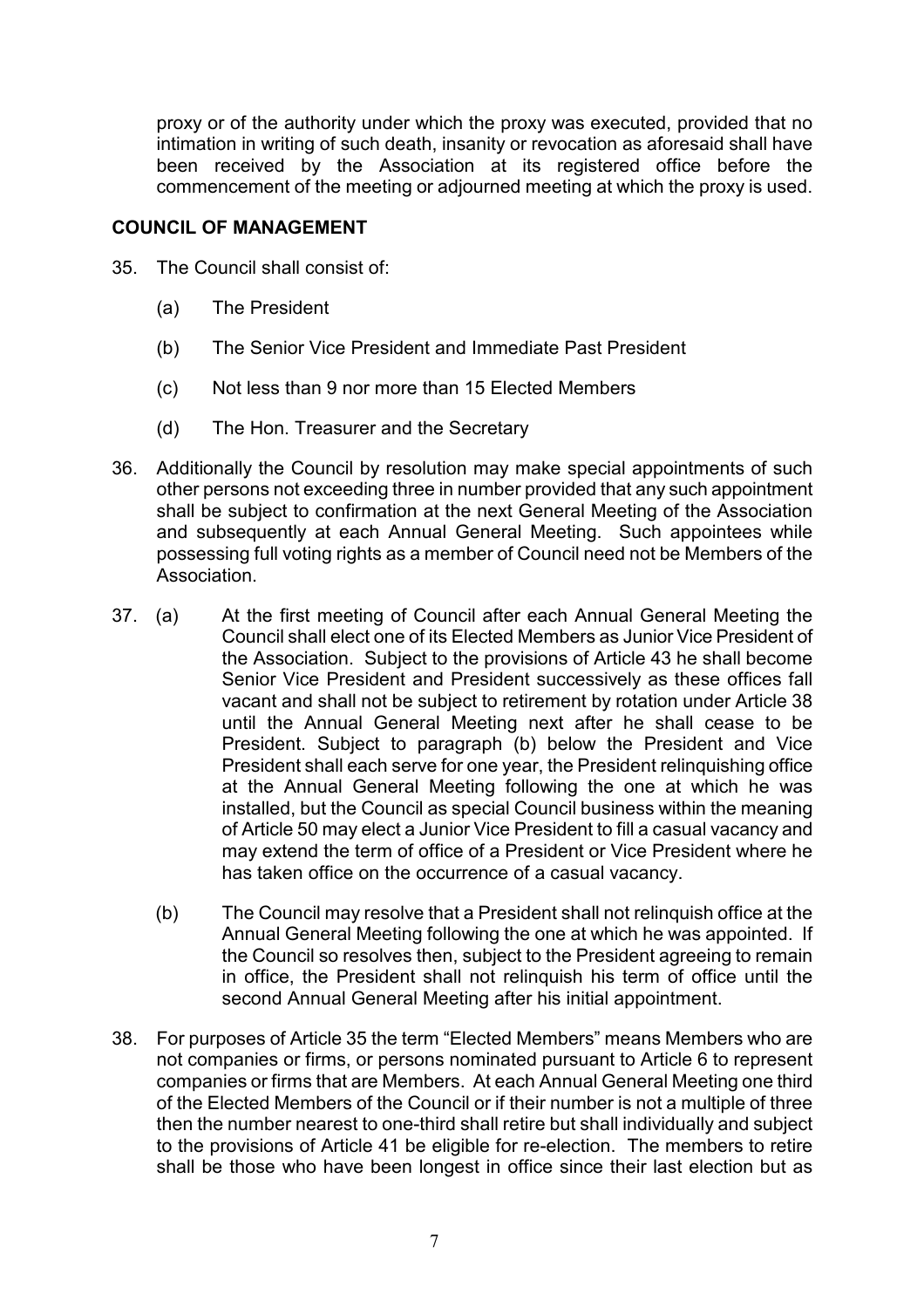between persons who became members of the Council on the same day those to retire shall (unless they otherwise agree among themselves) be determined by lot.

- 39. The Honorary Treasurer shall retire annually but shall be available for re-election.
- 40. The Secretary shall be appointed by the Council for such term, at such remuneration and upon such conditions as they may think fit. Any Secretary so appointed may be removed by Council in accordance with the provisions of Article 49.

# **ELECTION TO COUNCIL**

- 41. The election of the Council shall take place in the following manner:
	- (a) Any two Members of the Association shall be entitled to nominate any person qualified to serve on the Council either as an Elected Member or as Honorary Treasurer.
	- (b) The name of each such person so nominated together with the names of his proposer and seconder shall be sent in writing to the Secretary of the Association at least 30 days before the Annual General Meeting.
	- (c) A List of the Candidates nominated in alphabetical order with the names of the proposers and seconders shall be sent to each Member with the notice of the Annual General Meeting
	- (d) A Ballot List shall be prepared (if necessary) containing the names in alphabetical order of the candidates effectively nominated and showing separately the nominations if more than one for the office of Honorary Treasurer.
	- (e) Each Member entitled to vote present in person or by proxy at the Annual General Meeting shall be entitled to vote for the Candidates in the Ballot List and shall be entitled to a number of votes equivalent to the vacancies for Elected Members of the Council but shall not be entitled to record more than one vote in favour of his selected Candidate for the office of Honorary Treasurer where more than one person is nominated for such office.
	- (f) No ballot to fill any vacancy or class of vacancies on the Council shall be necessary where the number of vacancies available is equal to the number of Candidates nominated and in such cases such Candidates shall be deemed to be elected to the vacancies for which they are nominated.
	- (g) Where there shall not be sufficient candidates nominated to bring the numbers of the Council up to the minimum prescribed in the case of Elected Members and Honorary Treasurer of the Council shall make such appointments as may be necessary to do so.
	- (h) If two or more Candidates obtain an equal number of votes another Ballot shall if necessary be taken in respect of such Candidates. If two or more Candidates again obtain an equal number of votes the Council shall elect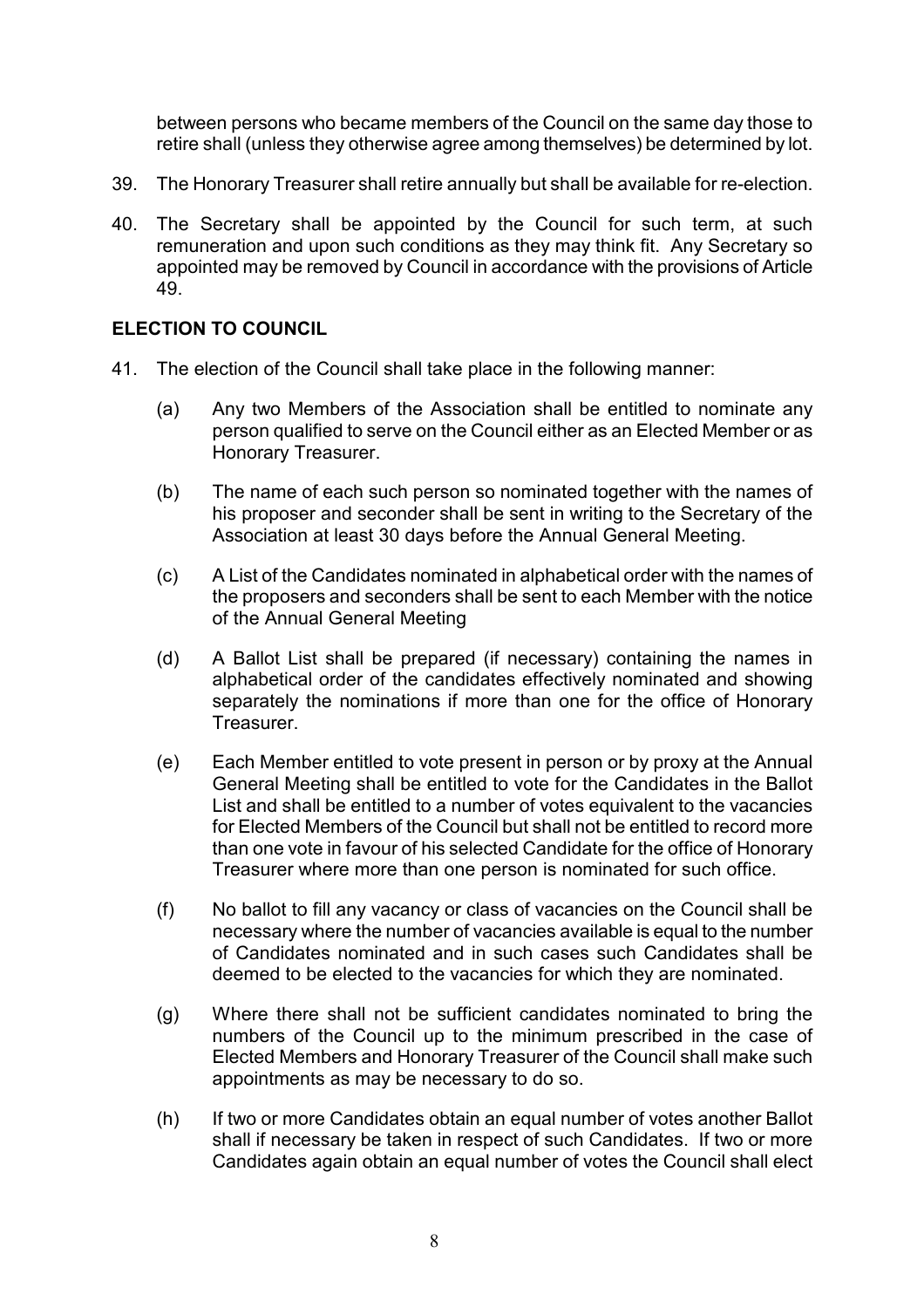by lot from such Candidates the Candidate or Candidates who is or are to be elected

42. The Council shall have power at any time to appoint any qualified person to be a member of the Council to fill a casual vacancy for an "Elected Member" but so that the Council shall not exceed the numbers fixed by these Articles. Where a casual vacancy is filled the person so appointed shall hold office for the period for which the person whose place he has taken would have held office had the vacancy not occurred and shall be taken into account in determining the members of the Council who are to retire by rotation. In any other case any person so appointed shall hold office only until the following Annual General Meeting and shall then be eligible for re-election but shall not be taken into account in determining the members of the Council who are to retire by rotation.

# **DISQUALIFICATION OF ELECTED MEMBERS OF THE COUNCIL**

- 43. A member of the Council shall cease to hold office:
	- (a) If he ceases to be a director or by virtue of any provision of the Act or he becomes prohibited by law from being a director.
	- (b) If at a General Meeting of the Association an extraordinary resolution is passed removing him from office.
	- (c) If at any time he ceases to hold the qualification necessary for a member of the Council of the class to which he belongs.
	- (d) If at any time (being the representative of a Member Company or Firm) his nomination as such representative is revoked or cancelled.
	- (e) If he becomes bankrupt or of unsound mind.
	- (f) If the Council pass a resolution that it is undesirable that he should remain a member of the Council.
	- (g) If he resigns his office by notice in writing to the Secretary.
	- (h) If he shall for more than six months have been absent from meeting of the Council held during that period and the Council resolve that his office be vacated.
- 44. The Association may by ordinary resolution, of which special notice has been given in accordance with the Act, remove any Council Member before the expiration of office notwithstanding anything in these Articles or in any agreement between the Company and such person.

# **POWERS AND DUTIES OF THE COUNCIL**

45. The Management and control of the business affairs and policy of the Association shall be vested in the Council who shall and may exercise all the powers, authorities and discretions of the Association except only such as under the Act or these presents are expressly directed to be exercised by the Association in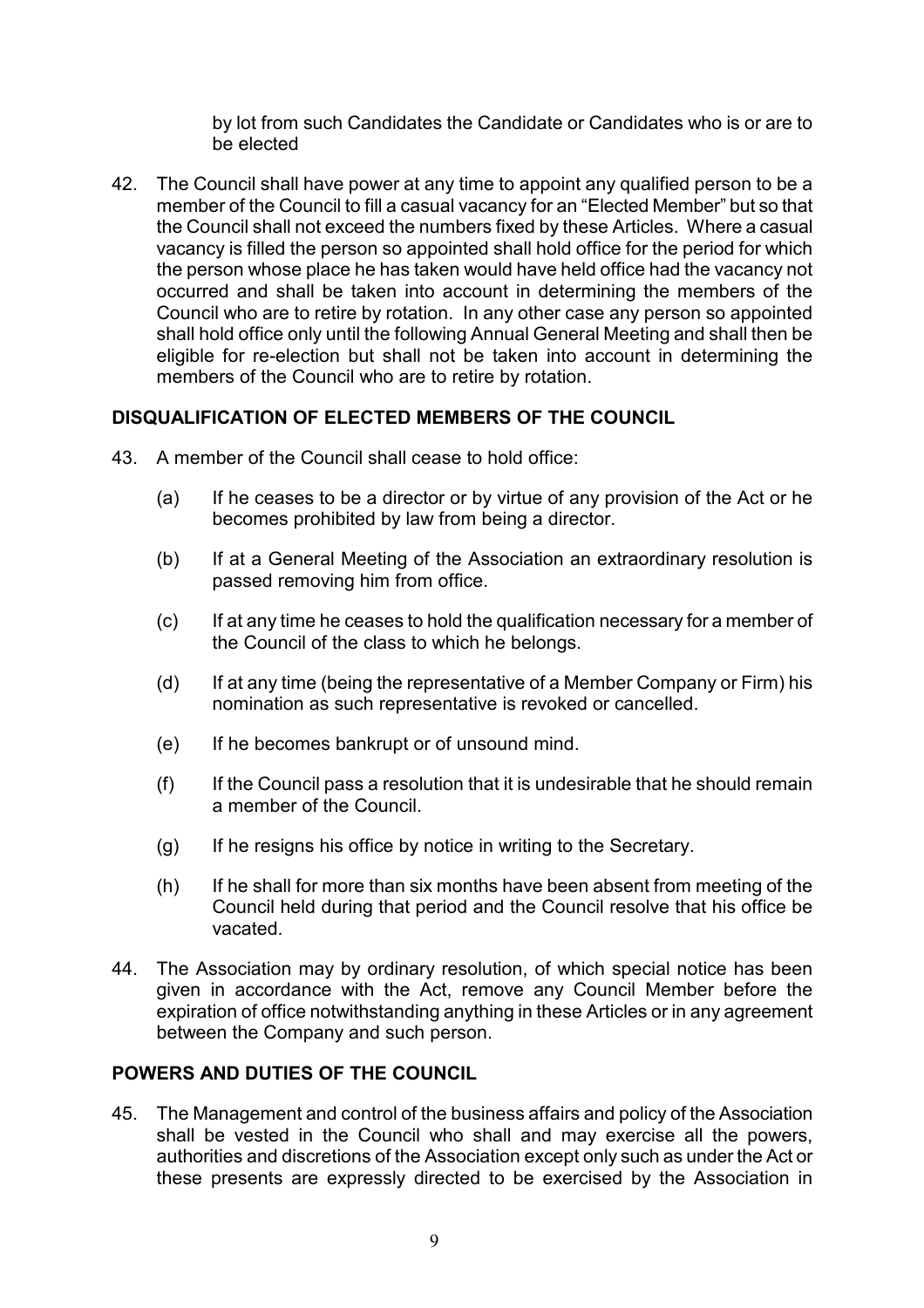General Meeting and the Council may at its discretion delegate the performance of such of its powers and duties and upon such terms as the Council thinks fit to any Committee appointed (with or without a power to co-opt further Committee Members) by the Council. The President and Vice Presidents shall be ex-officio members of all Committees of the Council.

# **COUNCIL MEETINGS**

- 46. A Meeting of the Council shall be held within 30 days after the Annual General Meeting.
- 47. The Council shall hold at least four meetings in every year at intervals of not more than three months. Not less that seven clear days' notice of every Council Meeting shall be sent to every member of the Council.
- 48. A quorum of the Council shall be such number (not being less than five) as the Council may from time to time prescribe.
- 49. The following business when undertaken by the Council shall be "Special Council Business" within the meaning of the next ensuing Article.
	- (a) The revocation or alteration of any Standing Orders which the Council may make.
	- (b) The election of any honorary Member.
	- (c) The appointment or removal of the Secretary.
	- (d) The removal of members of the Council pursuant to Article 43.
- 50. Any business to be transacted at a meeting of the Council which is referred to herein as Special Council Business shall only be transacted at a meeting of the Council if the Notice whereof has specified the general nature of the Special Council Business to be transacted and at which at least one half of the members of the Council are present and a resolution covering Special Council Business shall not be deemed to be passed at such meeting unless it is passed by a majority of three fourths of the members of the Council present at the meeting.
- 51. It shall not be necessary to give notice of a meeting of the Council to any member thereof for the time being absent from the United Kingdom.
- 52. The Council may reimburse members of the Council from the funds of the Association for any travelling expenses or other actual outlay incurred by them or any of then on behalf of the Association.

# **THE SEAL**

53. If the Association has a seal it shall only be used by the authority of the Council or of a committee of the Council authorised by the Council in that behalf, and every instrument to which the seal shall be affixed shall be signed by at least two members of the Council and shall be countersigned by the Secretary or by some other person appointed by the Council for the purpose.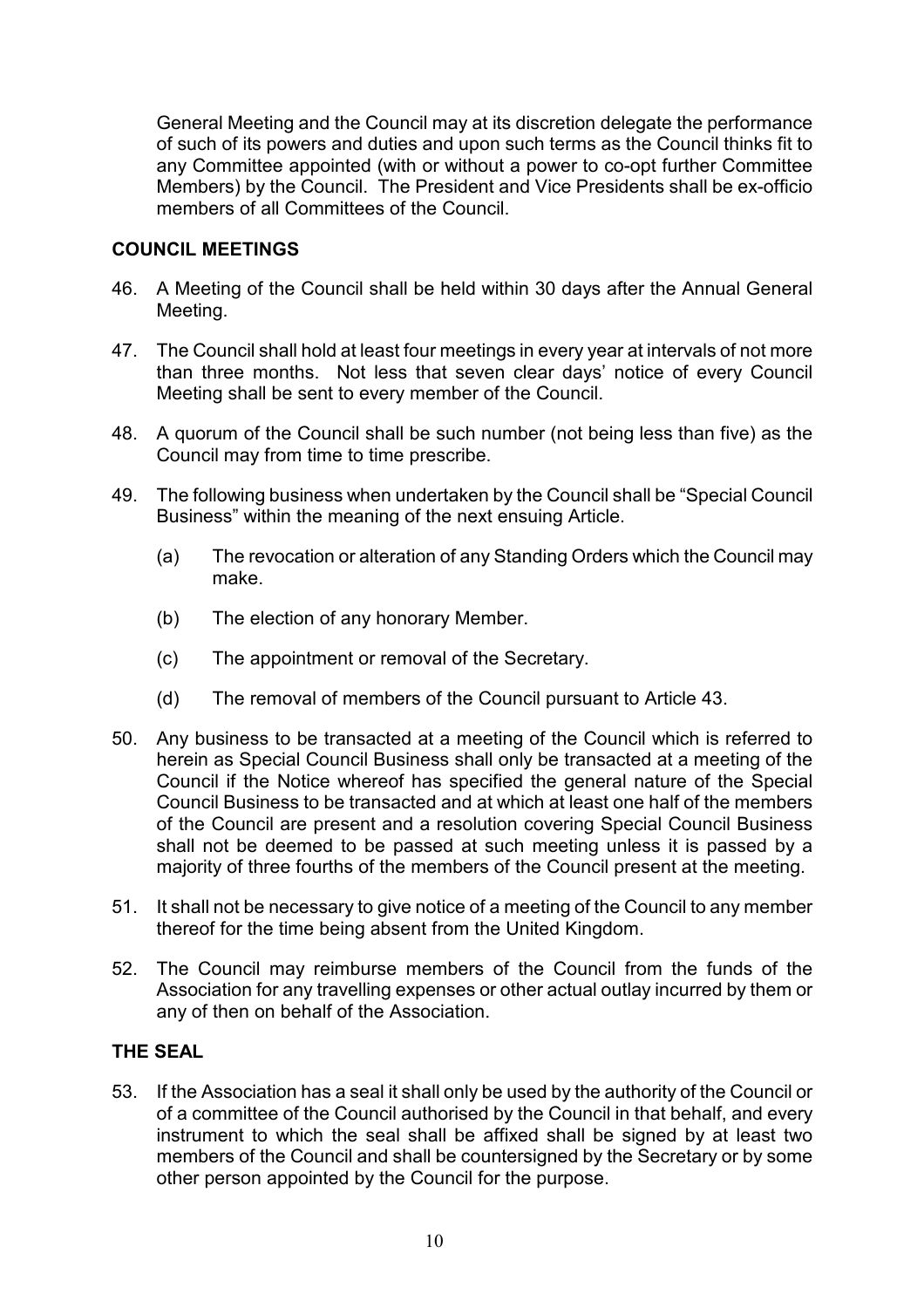# **ACCOUNTS**

- 54. The Council shall cause proper books of account to be kept with respect to:
	- (a) All sums of money received and expended by the Association and the matters in respect of which the receipt and expenditure takes place;
	- (b) All sales and purchases of goods by the Association; and
	- (c) The assets and liabilities of the Association.

Proper books shall not be deemed to be kept if such books of account as are necessary are not kept giving a true and fair view of the state of the Association's affairs and to explain its transactions.

- 55. The books of account shall be kept at the registered office of the Association, or, subject to the Act, at such other place or places as the Council see fit, and shall always be open to the inspection of the Council.
- 56. The Council shall from time to time determine whether and to what extent and at what times and places and under what condition or regulations the accounts and books of the association or any of them shall be open to the inspection of Members not being members of the Council and no Member (not being a member of the Council) shall have any right of inspecting any account or book or document of the Association except as conferred by Statute or authorised by the Council or by the Association in General Meeting.
- 57. The Council shall each year cause to be prepared and to be laid before the Association in General Meeting such profit and loss accounts, balance sheets, group accounts (if any) and reports by the Hon. Treasurer and Auditors.
- 58. A copy of every balance sheet (including every document required by law to be annexed thereto) which is to be laid before the Association in General Meeting, together with a copy of the Auditor's report, shall not less than twenty-one days before the date of the meeting be sent to every Member entitled to vote as required by Article 15.

# **AUDIT**

59. Auditors shall be appointed and their duties regulated in accordance with the Statutes.

### **INDEMNITY**

60. Subject to the provisions of the Act but without prejudice to any indemnity to which the officer of the Association may otherwise be entitled, every director or other officer of auditor of the Association shall be indemnified out of the assets of the Association against any liability incurred by him in defending any proceedings, whether civil or criminal, in which judgment is given in his favour or in which he is acquitted or in connection with any application in which relief is granted to him by the Court from liability for negligence, default, breach of duty or breach of trust in relation to the affairs of the Association.